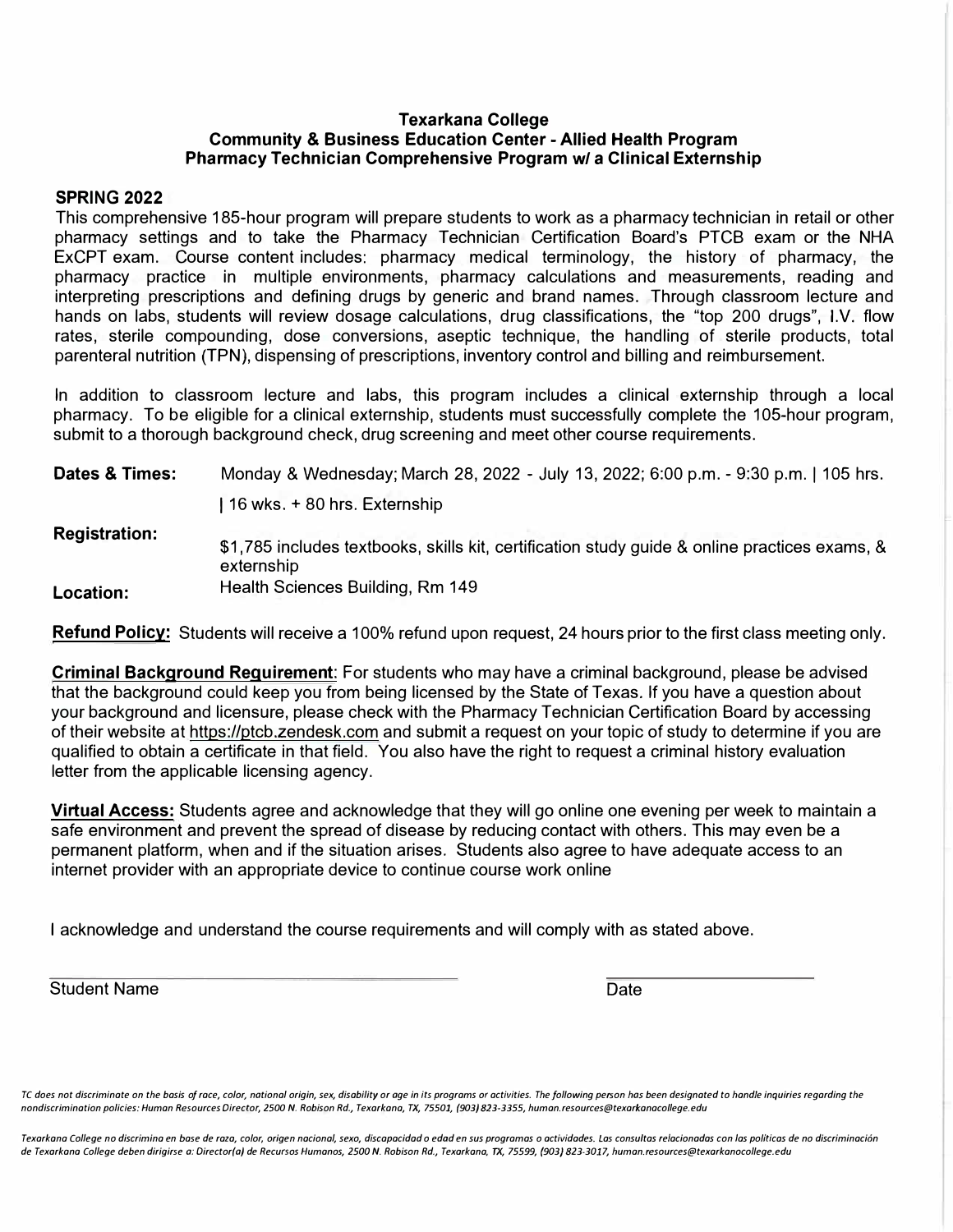# **Certification exam options:**

- 1. Pharmacy Technician Certification Board exam eligibility update for 2020:
	- ❖ Beginning January 1, 2020, candidates must complete a PTCB-Recognized Educationrrraining Program OR equivalent work experience in order to be eligible to take the PTCB certification exam.
		- ► To be eligible to register for the Pharmacy Technician Certification Exam (PTCE) under the 2020 requirement, a candidate must complete one of the following:
			- Pathway 1: A PTCB-Recognized Education/Training Program (or completion within 60 days).
			- Pathway 2: Equivalent work experience as a certified pharmacy technician (min. 500 hours). This alternative path will serve experienced pharmacy technicians who were not in a position to attend a PTCB-recognized program.

 $\frac{1}{2}$ 

Texarkana College is currently listed as an approved site by the Pharmacy Tech Certification Board which includes the Community & Business Education Pharmacy Tech program.

- 2. Students can now sit for the National Healthcareers Association's Pharmacy Tech certification exam and receive CPht credentials effective October 2019 if they choose this option.
	- ❖ We currently utilize this organization to certify our Clinical Medical Assistant, Phlebotomy Tech, Medical Billing & Coding, and our Electronic Healthcare Records.
	- ❖ The exam for the Certification of Pharmacy Technicians (ExCPT) is now recognized by all 50 state boards of pharmacy that require certification as well as states that either expand the number of permitted pharmacy technicians or the scope of pharmacy technician practice based on certification.
	- ❖ Students will receive NHA certification exam study guide and access to online practice exams designed to assist the student to achieve successful completion of the exam.
		- $\triangleright$  The students will receive a copy of the NHA testing plan and the instructor will utilize this plan as part of the curriculum taught in the course.
		- ► The certification exam will be scheduled on Texarkana College campus, two weeks after the course is completed.

Please visit nhanow.com to verify the above information and/or call Dr. Kasey Coggin, Allied Health Coordinator at 903-823-3384 or email her at kasey.coggin@texarkanacollege.edu.

*TC does not discriminate on the basis of race, color, national origin, sex, disability or age in its programs or activities. The following person has been designated to handle inquiries regarding the nondiscrimination policies: Humon Resources Director, 2500 N. Robison Rd., Texarkana, TX, 75501, {903) 823-3355, human.resources@texarkanacollege.edu* 

*Texarkana College no discrimina en base de raza, color, origen nacional, sexo, discapacidad a edad en sus programas a actividades. Las consultas relacionadas con las politicos de no discriminaci6n de Texarkana College deben dirigirse a: Director(a) de Recursos Humanos, 2500 N. Robison Rd., Texarkana, TX, 75599, {903} 823-3017, human.resources@texarkanacollege.edu*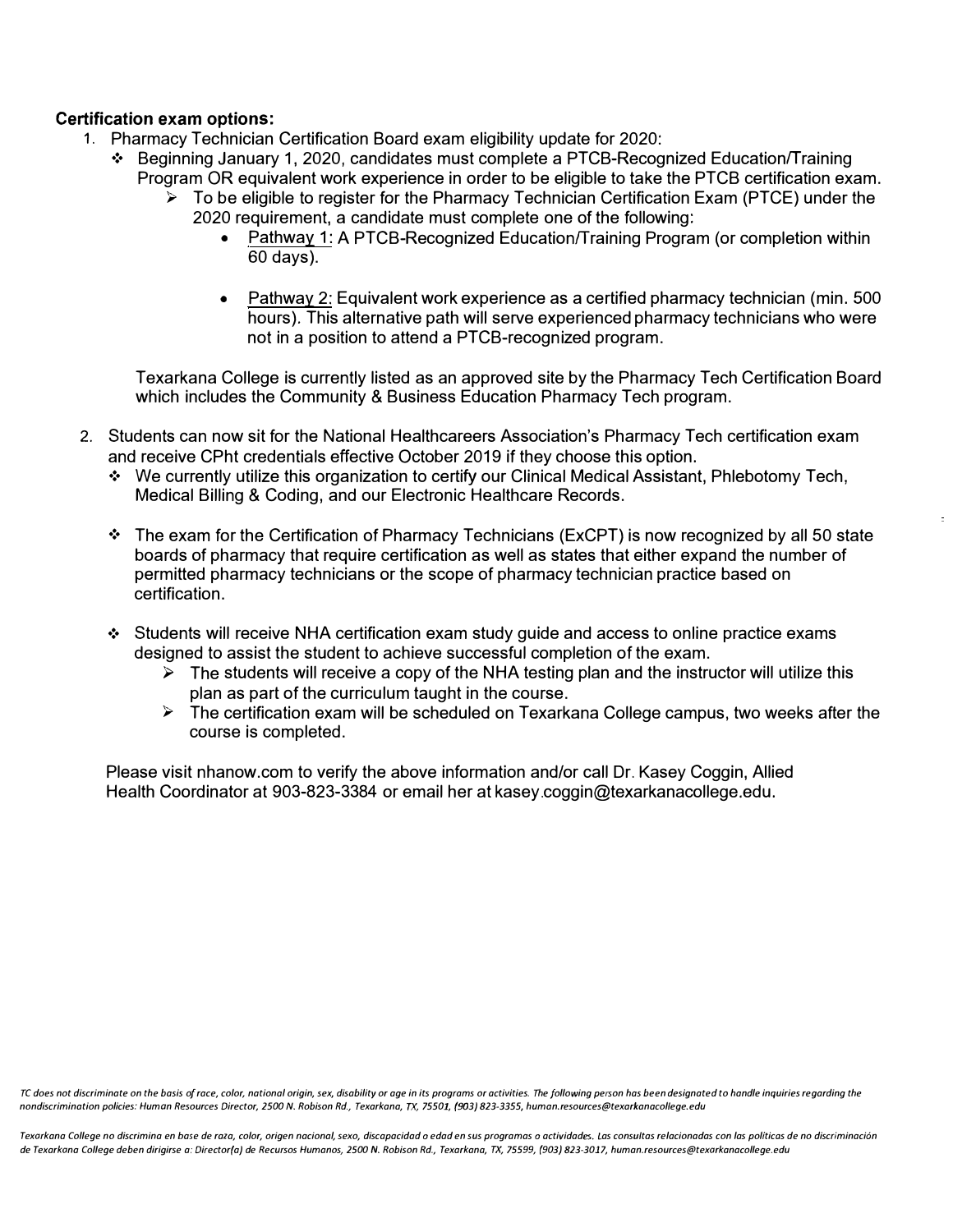# **Pharmacy Technician Certification Program**

#### **Pharmacy Technicians**

Pharmacy Technicians work in pharmacies under the direction of a pharmacist. Their main responsibility is filling prescriptions according to doctors' orders. Pharmacy Technicians prepare medications for dispensing to patients. This generally includes retrieving drugs in the correct dosage form and strength, measuring the appropriate amount of drug and producing a prescription label. Pharmacy Technicians work with drugs to be administered orally, topically, for the eye, nose, etc. Depending upon the practice setting, a Pharmacy Technician is also involved in the admixture of drugs for intravenous use. Other duties include:

- checking inventories and ordering supplies  $\bullet$
- $\bullet$ receiving and checking in supplies
- $\bullet$ assisting customers
- keeping pharmacy work areas clean  $\bullet$
- complete insurance forms
- preparation of "bingo cards" for nursing home patients

# Pharmacy Technicians – Employment  $\&$ **Education**

Pharmacy Technicians may work in retail pharmacies, mail order pharmacies, home infusion pharmacies, long term care facilities, hospitals, clinics, pharmacy benefit managers and large industrial complexes. The demand for Pharmacy Technicians continues to grow with demand expected to increase substantially through 2014. This high demand is the result of the constant availability of new drugs, the national shortage of registered pharmacists, the establishment of certified pharmacy technicians and the aging population.

**Educational Requirements** 

Students should have taken math and science in high school. A high school diploma or GED is required to sit for the PTCB exam.

#### **Pharmacy Technician Certification Program**

This comprehensive 80 hour course will prepare students to enter the pharmacy field and to take the Pharmacy Technician Certification Board's PTCB exam.

Technicians work in hospitals, home infusion pharmacies, community pharmacies and other health care settings - working under the supervision of a registered pharmacist. Course content includes medical terminology specific to the pharmacy, reading and interpreting prescriptions and defining drugs by generic and brand names. Students will learn dosage calculations, I.V. flow rates, drug compounding, dose conversions, dispensing of prescriptions, inventory control and billing and reimbursement. The Pharmacy Technician Certification Program includes a graded final exam to help prepare students for the PTCB exam.

#### **PTCB Detailed Course Information:**

- role of the pharmacy technician
- pharmacy history/discussion of various practice settings and the technician certification process
- recruiting by pharmacy specialty
- "Evolution of Pharmacy"
- review of hospital pharmacy setting, retail practice, regulatory agencies involved with a pharmacy practice, long term care practice setting, mail order pharmacy, home care pharmacy practice
- pharmacy measures, roman numerals, abbreviations
- review of generic drugs, basic biopharmaceuticals, dosage forms, patient profiles
- prescription label requirements, order transcription, ordering and inventory control, drug pricing, third party reimbursement
- formularies, unit dose systems, emergency and crash carts, house supplies, automatic stop orders, calculating number of doses required
- all major classes of drugs including top brand names and generic drugs
- aseptic technique, handling of sterile products including  $\bullet$ antineoplastic agent considerations
- basics of IV solutions, calculating 24 hour supply of IV  $\bullet$ solutions, percentages and electrolytes preparations
- the metric system
- apothecaries' and avoirdupois systems of measurement
- children's doses
- allegation method, math review
- Total Parenteral Nutrition (TPN), demonstration of TPN admixture, hands-on practice of IV admixture and parenteral medication preparation.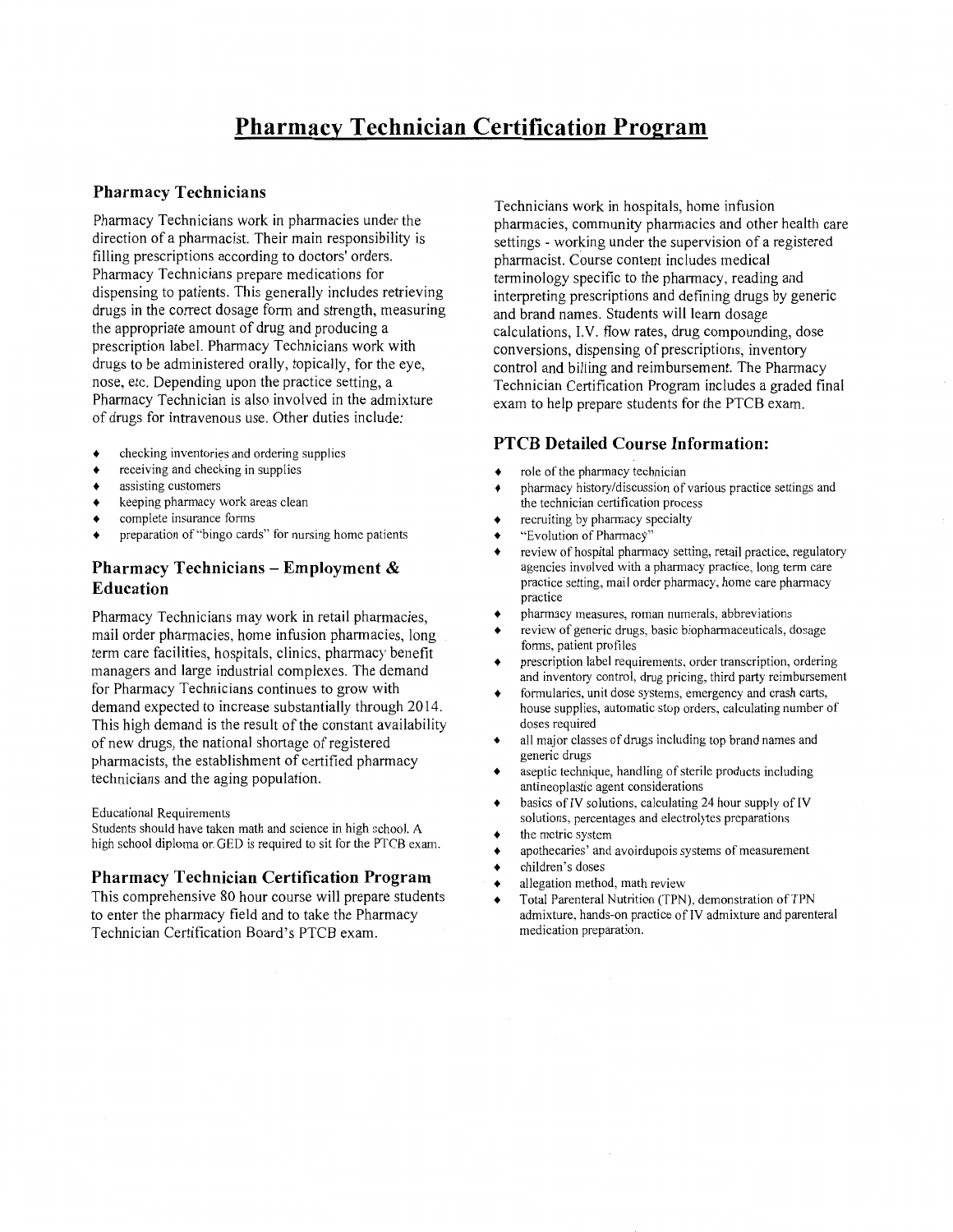#### **Texarkana College Community & Business Education Center Checklist for Pharmacy Technician Externship Requirements**

### **Attention Registrants:**

The following items are required to be submitted by the end of the course so that students may participate in the clinical externship portion of the class. Student's will receive 80 hours in a local pharmacy at their availability and the Pharmacy's willingness to precept the student.

- 1. \_\_ Responsible for purchasing liability insurance through Texarkana College Business Office and will not be complete until student submits receipt to AH Coordinator
- $\frac{2}{3}$ . High school diploma or GED equivalent. Must be 18 years of age to register
- 4. \_\_ **Physical exam** must be completed Texarkana College Health Occupations form in this packet.
- 5. \_\_ **Immunizations:** Applicants must have **proof of completing** the following vaccinations prior to starting the program and documented on attached Immunization Record form.
	- a. \_\_ Hepatitis B vaccination series of three shots or titer indicating immunity.
	- b. **Weasles, Mumps, & Rubella (MMR)** or titers indicating immunity.<br>C. Varicella vaccination, chicken pox history or titer indicating immunity.
	- c. \_\_\_\_\_\_ Varicella vaccination, chicken pox history or titer indicating immunity.<br>d. \_\_\_\_\_\_ Tetanus-diphtheria pertussis within the last 10 years.
	- Tetanus-diphtheria pertussis within the last 10 years.
- 6. \_\_ **Negative TB skin test** or negative chest x-ray within six months prior to starting the program.

#### 7. **Current drug screen - DO NOT COMPLETE until course has ended.**

- 8. \_\_ **Training Tech License** application process \$55 for Texas (Instructor will give further information)
	- a. Go to the Texas State Board of Pharmacy website at www.pharmacy.texas.gov/techtrainee.asap to apply for the Training Tech License. This can take up to six weeks. Please begin process as soon as possible. Students must obtain license in order to register for the PTCB certification exam.
		- 1) Required for all Texas residents.
		- 2) Arkansas residents are required to apply through the Arkansas State Board of Pharmacy and can obtain the application from the Allied Health Coordinator.
		- 3) Arkansas resident must apply through Texas Board of Pharmacy if they wish to schedule their externship in a Texas Pharmacy.
	- b. Go to the Texas State Board of Pharmacy website at www.pharmacy.texas.gov/ to apply for the Training Tech License. This can take up to six weeks. Please begin process as soon as possible. Students must obtain license in order to register for the PTCB certification exam.
		- 1) Click on "Apply for license" under the Technicians heading.
		- 2) Click on "Initial Trainee Application"
		- 3) Follow the steps listed on this page to submit application.
		- 4) Once you complete the application process, you will receive an email notifying you that your application was received.

#### 9. \_\_ **Fingerprinting:**

- a. Applicants must complete a fingerprint session.
	- 1) Applicants located in Texas, schedule a fingerprint session online at https://www.identogo.com
	- 2) Following the fingerprint session, keep the receipt for your records. Do not mail it to Texas State Board of Pharmacy.
		- a) Applicants \*using an address) not located in Texas, will receive a packet in the mail with a fingerprint form and instruction sheet because the approved state vendor does not always allow a digital scan.
		- b) The fingerprint packet is automatically mailed to the address provided on the application.
		- c) Allow 2 to 3 weeks for the packet to arrive via U.S. Postal Service.

#### 10. **Clinical Externship Medical/Documentation Authorization Release Form**

11. **Resume**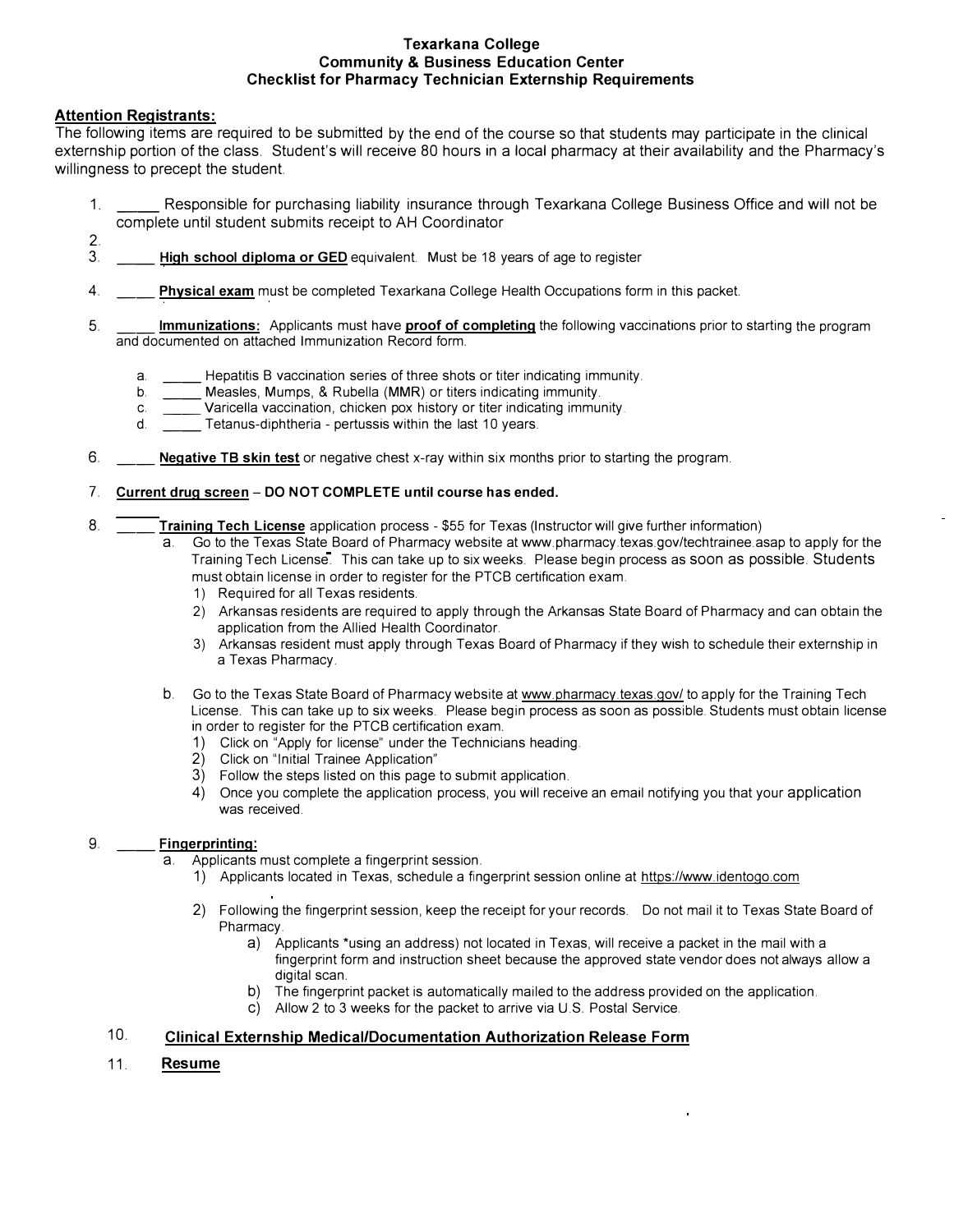- 12. Students participating in externship will be required to purchase blue scrubs.
	- a. They can be purchased anywhere as long as they are Texarkana College royal blue.
	- b. They are available at TC Book Store and are approximately \$50 for both bottom and top.
- 13. Students participating in externship will also be required to go by Enrollment Services in the Administration Building to have an ID badge made identifying them as a Texarkana College Phlebotomy Tech student.
	- a. an authorization for ID form must be obtained from the AH Coordinator to submit to Enrollment Services for correct information to be entered.

Please call Dr. Kasey Coggin, Allied Health Coordinator, at 903-823-3384 if you have any questions about submitting or completing the required documentation listed above.